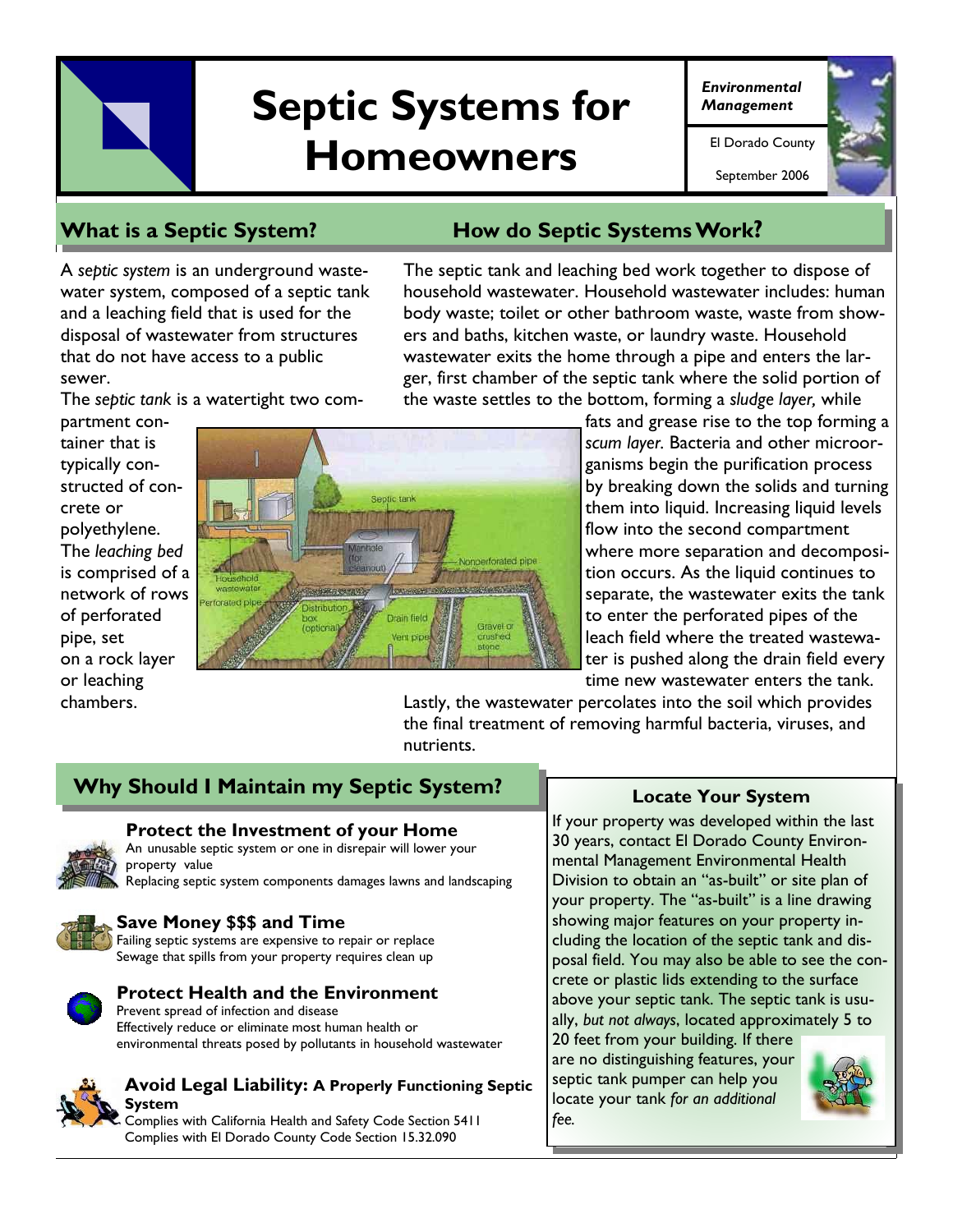# Page 2 *Septic Systems for Homeowners*

# **How Do I Maintain My System?**

#### **Pump and Inspect Frequently**

Have your septic system **inspected** by a professional at least **every 3-5 years. Pump** your tank as recommended by the inspector.

*Four major factors influence necessary frequent pumping:* 



- 1. Number of people in the household.
- 2. The amount of wastewater generated.
- 3. The volume of solids in the wastewater.
- 4. Septic tank size.

# **Signs of Failure**

The most obvious signs of septic system failures are easy to spot. Notice or look for:

- **Bright green grass over the leach field**
- **Pooling of water near the septic system**
- **Toilets and sinks back up when flushing the toilets or doing laundry**

# **Risks for Failure**

System failures usually occur as a result of problems with the leach field. While problems with the tank do occur, they are less common. Risks for system failure include:

- **Improper design or installation Undersized leach field Leach field is not level Installation in unsuitable soils**
- **Tank is inaccessible**
- **Excess wastewater entering the system**
- **Tank is inaccessible for maintenance**
- **Parking or paving over leach fields**
- **Invasive tree or shrub roots**

# **Care for the Leach field**



Do not confine hoofed animals (livestock) in the leach field area. Do not park or drive vehicles on any part of the septic system. Doing so

causes compaction of the soils and may damage the pipes and system components.



Plant only grass over and near your septic system. Roots from trees or shrubs may clog and damage the leach field. Remember: *Excessive* watering of landscaping may overload the leach field.



**Use Water Efficiently**: Choose highefficiency toilets and showerheads and use faucet aerators. Monitor proper load sizes

for doing laundry. Repair leaky plumbing fixtures. Water conservation ensures that your system will not get overloaded and reduces the risk of failure.



#### **Waste Disposal-Chemicals**

*DO NOT INTRODUCE* household chemi-

cals, such as gasoline, pesticides, antifreeze, solvents, paint, or wood stains into the septic system. *These products should be taken to a local hazardous waste collection center for proper disposal.* 

#### **Waste Disposal-Household Cleaners**



Limit the amount of household cleaners that enter the septic system. Even though some products are less toxic than others, these products may stress or destroy the biological treat-

ment occurring in the system as well as possibly contaminating the ground and surface water. Products labeled *Danger* or *Poison should never be flushed into the septic system. These products and their containers must be disposed of at your local hazardous waste collection center.* 

For more details on local Hazardous Waste Collection Centers in El Dorado County visit us on the web : **www.co.el-dorado.ca.us/emd** 

Select :

Solid Waste & Hazardous Materials to learn more.



#### **Hygiene Products**

Never flush cotton swabs, dental floss, feminine hygiene products, condoms, baby wipes, or diapers. These products may clog

and damage the system components if they get trapped.



#### **Kitchen Products**

Limit the amount of solids introduced into the garbage disposal. Never discharge napkins, paper towels, cat litter, cigarette

butts, egg shells, or coffee grounds into the septic system. These products may clog and damage the system components if they become trapped.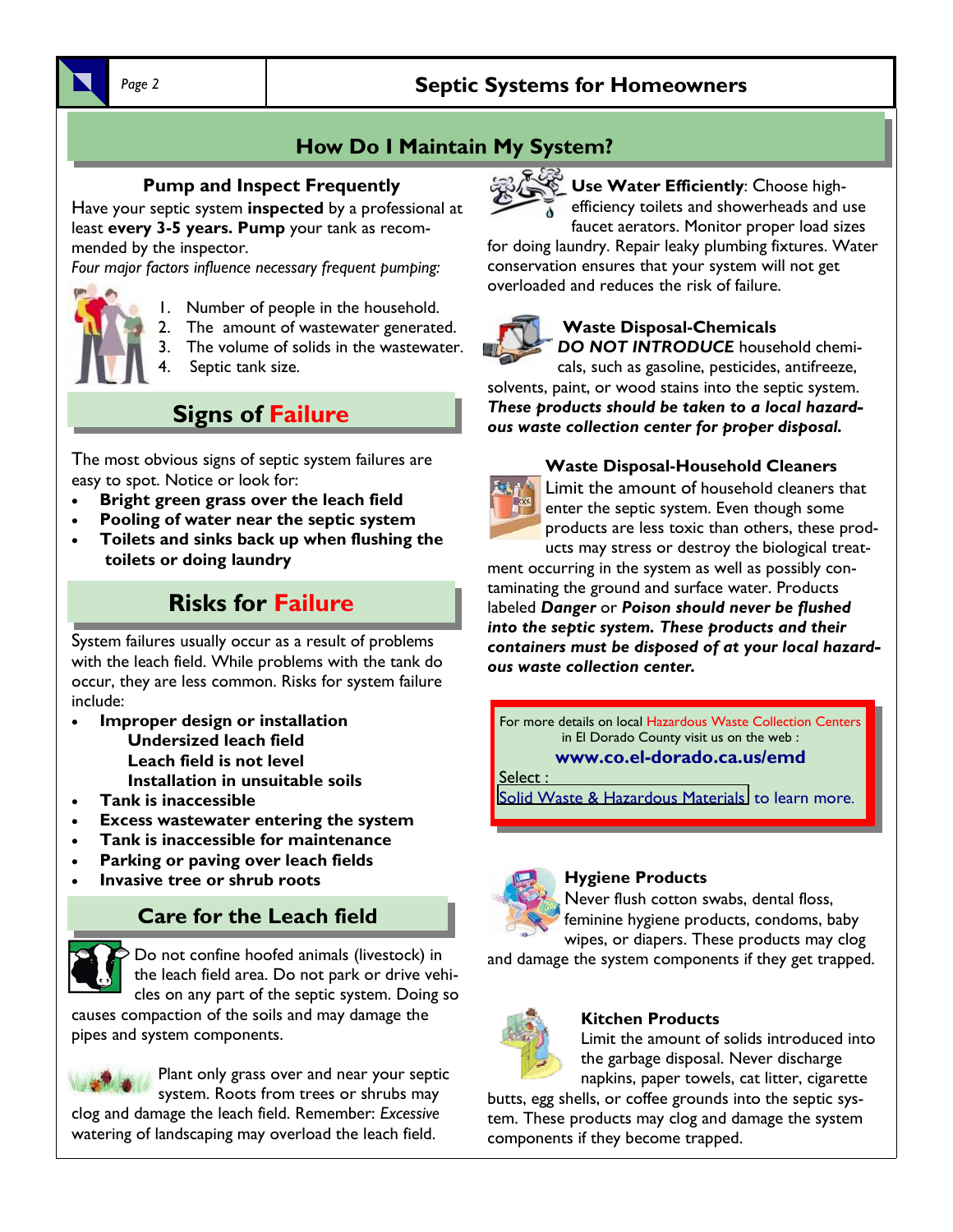### El Dorado County *Page 3*

#### **Troubleshooting Guide**

#### **1. Water will not drain from my showers or toilets:**

*Pump septic tank periodically. Clean effluent filter if one exists.*

#### **2. Roots are blocking the pipelines:**

*Contact commercial root remover services.* 

#### *3.* **The system is hydraulically overloaded:**

*Reduce water usage. Reduce landscape irrigation of the soils near the leach field.* 

#### **4. High Groundwater:**

*Obtain a consultant to design a curtain drain or re-route roof drains away from the leach field..* 

*Increase the design capacity of the leach field to meet the demands of the system.* 

**5. Gravel clogged with fine soils. Soils smeared due to construction during wet weather:**  *Replace the leach field.* 

**6. Surfacing down slope:** 

**(Excessive slope, fractured bedrock, system constructed too close to a cut bank)**  *Repair suspected area or the entire leach field.* 

#### **7. Odors coming from the house or the vent:**

*Atmospheric conditions may prevent dispersion of odors during early morning and late afternoon.. Increase the height of the house vent to provide better dispersion of odors.* 

## **Common Myths and Misconceptions**

#### *Septic systems last forever and never need replacement.*

**Reply**; Septic systems require maintenance including periodic pumping of the septic tank and occasional replacement of the leach field. A properly designed, installed and maintained leach field may require replacement once every 15 to 30 years. However, a leach field that is not designed and constructed adequately or receives poor maintenance may require replacement much sooner.

#### *Flushing yeast or buttermilk into the septic tank will eliminate the need for pumping.*

**Reply:** It has been a common practice to flush additional organic material into septic tanks that serve vacation homes or other homes which are used infrequently. The additional organic material serves as food for the microorganisms during extended periods when wastewater is not discharged into the septic tank. This organic material **does not help** or hinder the operation of a septic system which is used continuously; however, these products do not enhance or cause degradation of non-biodegradable material which accumulates in the sludge and scum. Therefore, the septic system *must still be pumped* periodically to prevent solids from clogging the leach field.

#### *My septic system is healthy because the grass is bright green over the leach lines.*

**Reply:** A bright green leach field area on the surface could be a sign that the effluent is not percolating through the soil. Look for clear signs of failure, such as standing effluent above the leach lines, or marshy areas.

#### *Weekly Use of commercially available "Lye" products will clean out plumbing and the septic tank.*

**Reply: DO NOT USE LYE.** The use of lye products will destroy the anaerobic bacteria which digest solids in the septic tank. Therefore, the septic tank will require pumping several times each year to prevent solids from flowing into the leach field.

#### *If the septic system appears to be failing, flush the septic tank with large amounts of water.*

**Reply:** Septic system failures are caused by accumulated solids in the septic tank or clogged soil pores. Flushing the septic tank will cause the solids to be forced into the soil absorption system and may cause irreversible damage to the leach field. Flushing water into a clogged leach field will prolong the saturation of the soils and prevent oxidation of organic material in the soil pores.

#### *Washing machine wash water and rinse water should be discharged to the ground surface to protect the leach field.*

**Reply**: *NO.* The Uniform Plumbing Code and County ordinance requires that all plumbing and fixtures be connected to an approved wastewater system. Water from the washing machine is wastewater and should be treated and disposed of in the same manner as water from the sinks and showers.